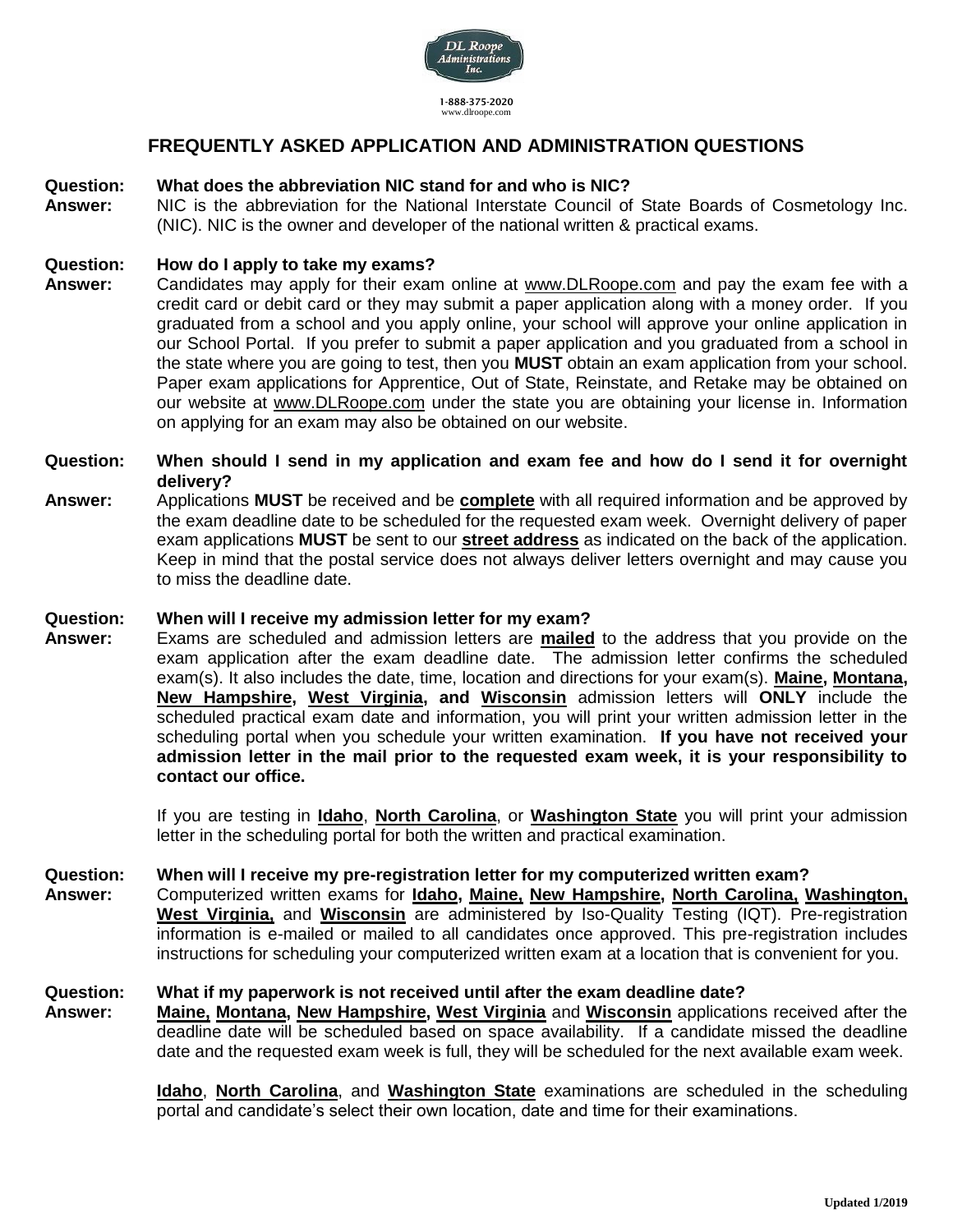## **FREQUENTLY ASKED APPLICATION AND ADMINISTRATION QUESTIONS CONTINUED**

## **Question: How do I apply for accommodations for a disability?**

**Answer:** Candidates that have a disability and require accommodations may request the required forms from their school or contact D.L. Roope Administrations Inc. All requests for accommodations **MUST** be submitted with the application by the deadline date for review.

### **Question: Are the NIC exams offered in other languages?**

**Answer:** NIC offers the written exams in other languages as mandated by State legislation. Please refer to your state's requirements in the Candidate Handbook for your state provided on our website at www.DLRoope.com. All NIC practical exams are administered in English.

### **Question: How should I prepare to take the exam(s)?**

- **Answer:** Exam information specific to each State's requirements and the NIC CIBs containing all tasks that are evaluated on the practical exams, the verbal instructions and suggested supply list are available on our website at www.DLRoope.com. The written NIC CIBs contain an outline of content areas and sample questions. A list of referenced textbooks is available on the NIC website at www.NICTesting.org.
- **Question: What if I do not pass my exam or if I do not attend my scheduled exam (no show)? How do I apply to retake or be rescheduled to take the exam and do I have to pay another exam fee?**
- **Answer:** Candidates will receive a rescheduling application with their result letter or their no show letter or they may print one from our website. Exam fees are indicated on the rescheduling application. Candidates may also re-apply online at [www.DLRoope.com.](http://www.dlroope.com/) Please make sure to click the "retake" or "no show" button so the online application transfers to our system as it does not need to be re-approved by your school in the School Portal.

### **Question: If I fail my exam, will my result letter tell me the tasks that I missed?**

**Answer:** The result letter will not include the tasks that you missed. NIC does not permit us to release the specific tasks that a candidate missed. The purpose of a licensure exam is to ensure that individuals are minimally competent and safe to perform services independently on the public. Informing candidates of the specific tasks missed would teach them for the test and would not ensure that the individual is minimally competent and safe to perform services on the public.

Please visit our website at [www.DLRoope.com](http://www.dlroope.com/) for exam information.

## **GENERAL INFORMATION FOR ALL NIC EXAMINATIONS**

### **The following is general information for all NIC examinations:**

- ➢ Dress appropriately on exam day in the same manner as you would when working in your profession. Hair should be controlled and jewelry limited.
- ➢ Watches, cell phones and **ANY** electronic item are **NOT** permitted in the exam room.
- ➢ The practical examinations require separate bags or containers and should be set up first when beginning to set up the work area. They **MUST** be labeled as follows:
	- ❖ Items to be Disinfected
	- ❖ Soiled Linens
	- ❖ Trash

A flat bottom bag (grocery bag, gift bag, etc.) may be used for "items to be disinfected, soiled linens and trash" and placed on the floor, under the work area and clearly labeled. NIC discourages candidates from taping bags to the work area because it is unsanitary. The bags or containers on the floor may be open during the examination so that items may be dropped as appropriate into each bag. Bags or containers **MUST** be kept under the work area and cannot be placed in the walking areas. If placing a container with "Items to be Disinfected" on the work area, it **MUST** have a cover.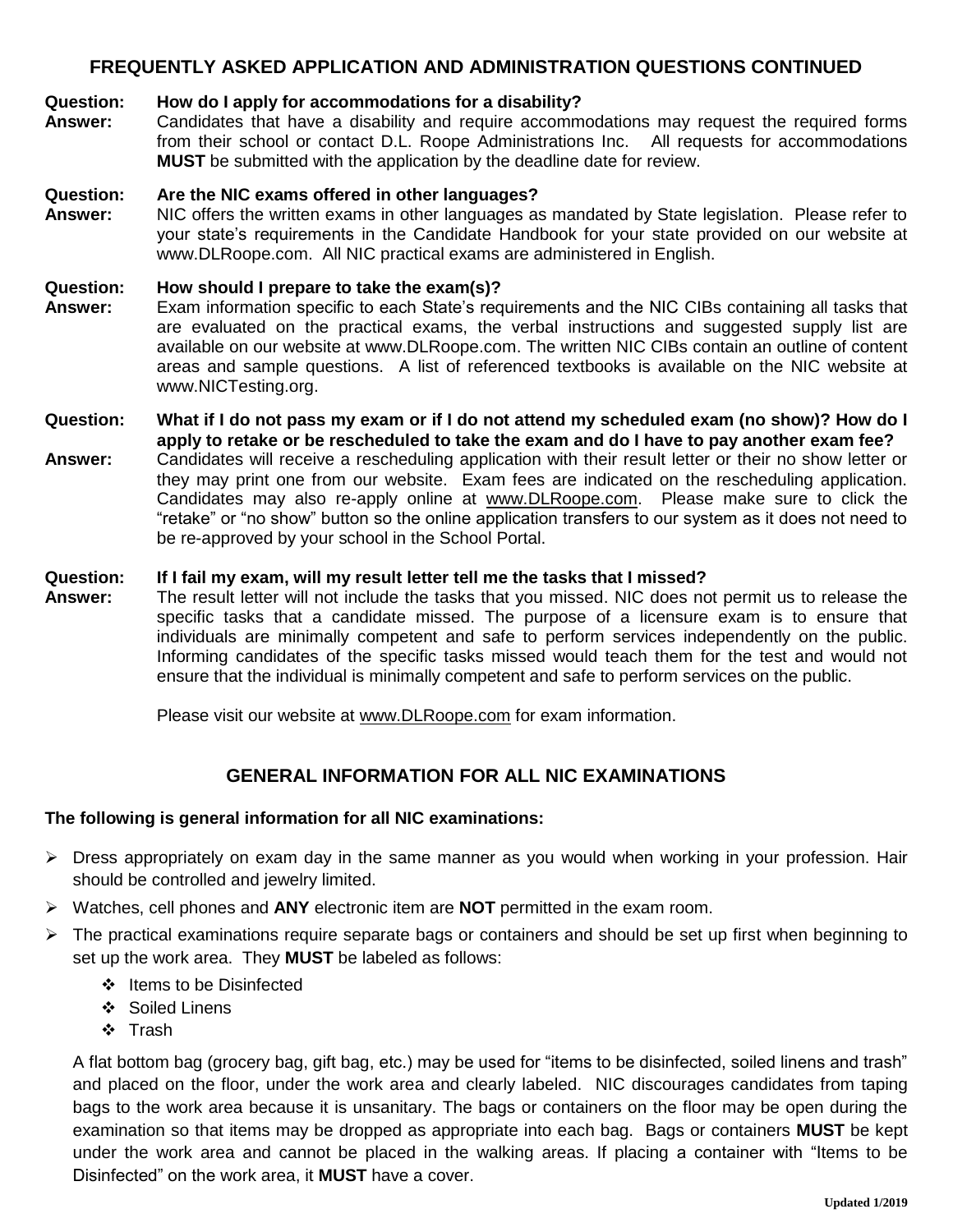# **GENERAL INFORMATION FOR ALL NIC EXAMINATIONS CONTINUED**

- ➢ During all phases of the examination, candidates **MUST** follow all appropriate public protection and infection control procedures and maintain a safe work area.
- ➢ **If a candidate does not follow infection control procedures or allows the work area to become and remain unsafe, the result may be a failing score for the examination.**
- ➢ Please make sure **ALL** containers and products are clearly labeled.
- $\triangleright$  Soiled items or used bags should always be placed in the "trash".
- ➢ Supply bags may have **only** the title of the exam area and **cannot** list the supplies or steps to be demonstrated. This is cheating and will result in dismissal from the examination.
- ➢ Disinfectant **MUST** have complete manufacturer's label. Examiners **MUST** be able to read all information on the manufacturer's label. Disinfectant **MUST** demonstrate bactericidal, fungicidal, and virucidal properties as explained in the CIBs and **MUST** be used.
- ➢ Proper disinfection of the entire work area **MUST** be performed before placing supplies on the work area. When setting up for a "new client", disinfect the work area, move the universal/general supplies to disinfect where they were placed previously, and then wipe the bottom of the universal supplies with disinfectant and place them back on the disinfected area and then disinfect the remainder of the work area. This is done in the same manner as it is done when disinfecting for a new client in the salon.
- ➢ Items dropped on the floor **MUST** be picked up **IMMEDIATELY** and discard in appropriate container. If it is an implement that only one was required, it may be wiped or sprayed with disinfected, (e.g. shears, razor etc.) and continue to be used. **Anything dropped and left on the floor is a safety issue and may cause a candidate to fail the remaining tasks in that section of the exam.**
- $\triangleright$  Stop and listen when instructions are given.
- ➢ Aerosols products are **NOT** permitted, this includes disinfectant, Clipperside, toner, etc.
- ➢ First Aid Kit should be labeled as the First Aid Kit, not Blood Exposure Kit. Biohazard labels are no longer included in the first aid kit.
- $\triangleright$  Paper towels may be set up on the work area as a Universal Supply. Cloth towels should be in a closed container.
- ➢ Any bottle or container that contains a product **MUST** be labeled (cleanser, toner, waving lotion, etc.). Any item that does not "contain" a product does not need to be labeled (e.g. cape, comb, hair clips, shears, etc.).
- ➢ Products or simulated products **MUST** be removed from containers using infection control procedures in a manner that is appropriate for a product that would be used for a future client. This is the case regardless of the size of the container, even if it is a "disposable" cup with a cover, it **MUST** be treated as if the product is being removed from a full size container.
- $\triangleright$  Nothing can go back into the kit during the examination, this includes extra supplies that were not used. Once anything is on the work area, it is considered supplies for that candidate. If switching mannequin heads, the mannequin head may be placed on the floor next to the kit or on top of the kit.
- ➢ Hands **MUST** be sanitized before removing gloves from the bag. Unless hands have become contaminated, hands do not need to be sanitized before putting on gloves as it isn't necessary and makes it very difficult to get the gloves on.
- ➢ Anything dropped or spilled on the floor **MUST** be immediately picked up or cleaned up as it is a safety hazard.
- ➢ Blood exposure **MUST** be demonstrated using the supplies in the first aid kit that is on the work area and is part of the universal supplies. Bring enough blood exposure supplies in the first aid kit to perform a blood exposure procedures in the event a cut is sustained and also enough to demonstrate the blood exposure procedure.